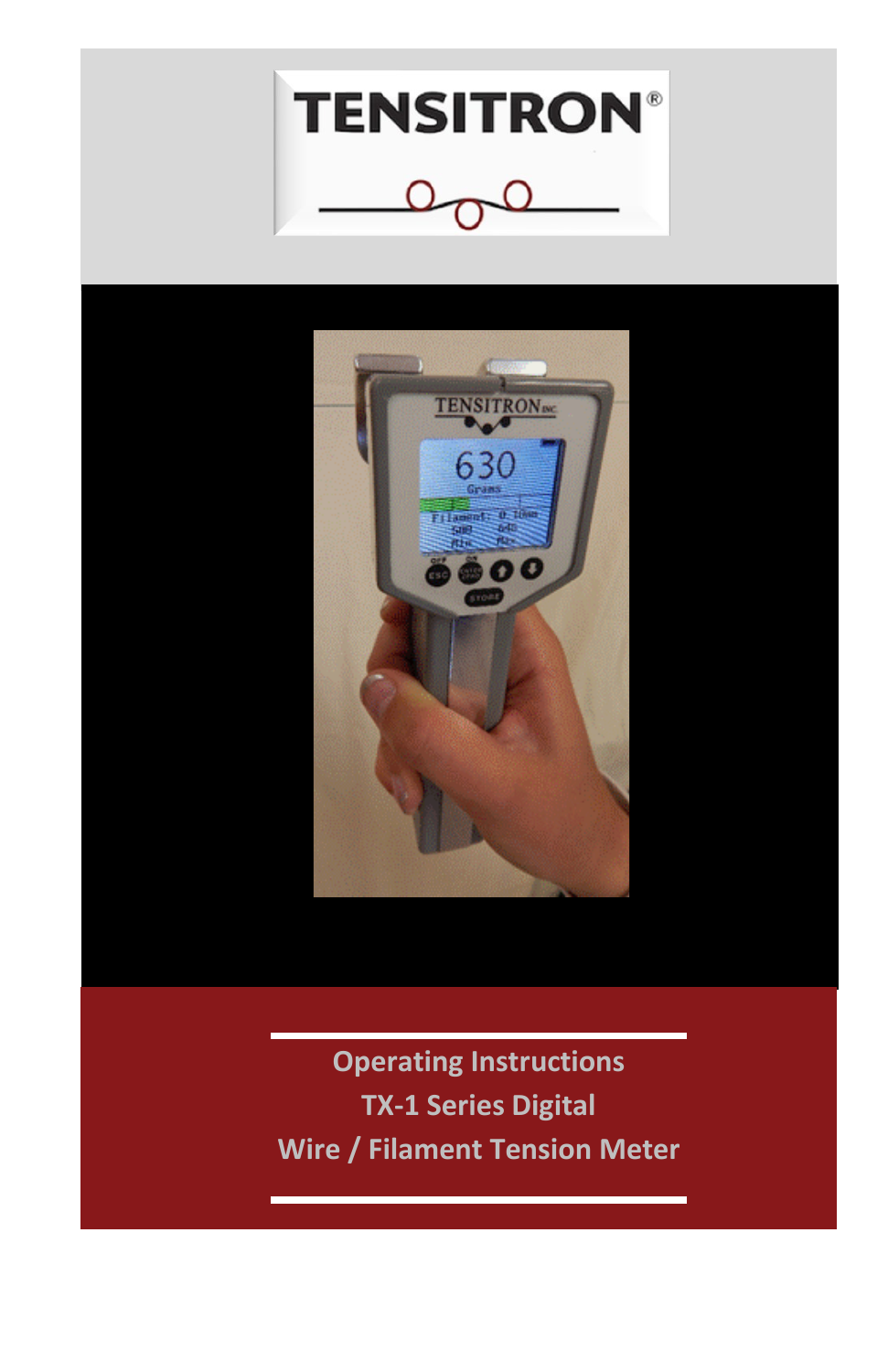$\sim$ 

### **TABLE OF CONTENTS**

| 1. |      |  |
|----|------|--|
| 2. |      |  |
| 3. |      |  |
| 4. |      |  |
|    |      |  |
|    |      |  |
|    | - R  |  |
|    | - S  |  |
|    | - A  |  |
|    | $-E$ |  |
|    |      |  |
| 5. |      |  |
|    |      |  |
|    |      |  |
|    |      |  |
| 6. |      |  |
|    |      |  |
|    |      |  |
|    |      |  |
|    |      |  |
|    |      |  |
|    |      |  |
|    |      |  |
|    |      |  |
|    |      |  |
|    |      |  |
|    |      |  |
|    |      |  |
|    |      |  |
|    |      |  |
|    |      |  |
|    |      |  |
|    |      |  |
|    |      |  |
|    |      |  |
|    |      |  |
|    |      |  |
|    |      |  |
|    |      |  |
|    |      |  |
|    |      |  |
|    |      |  |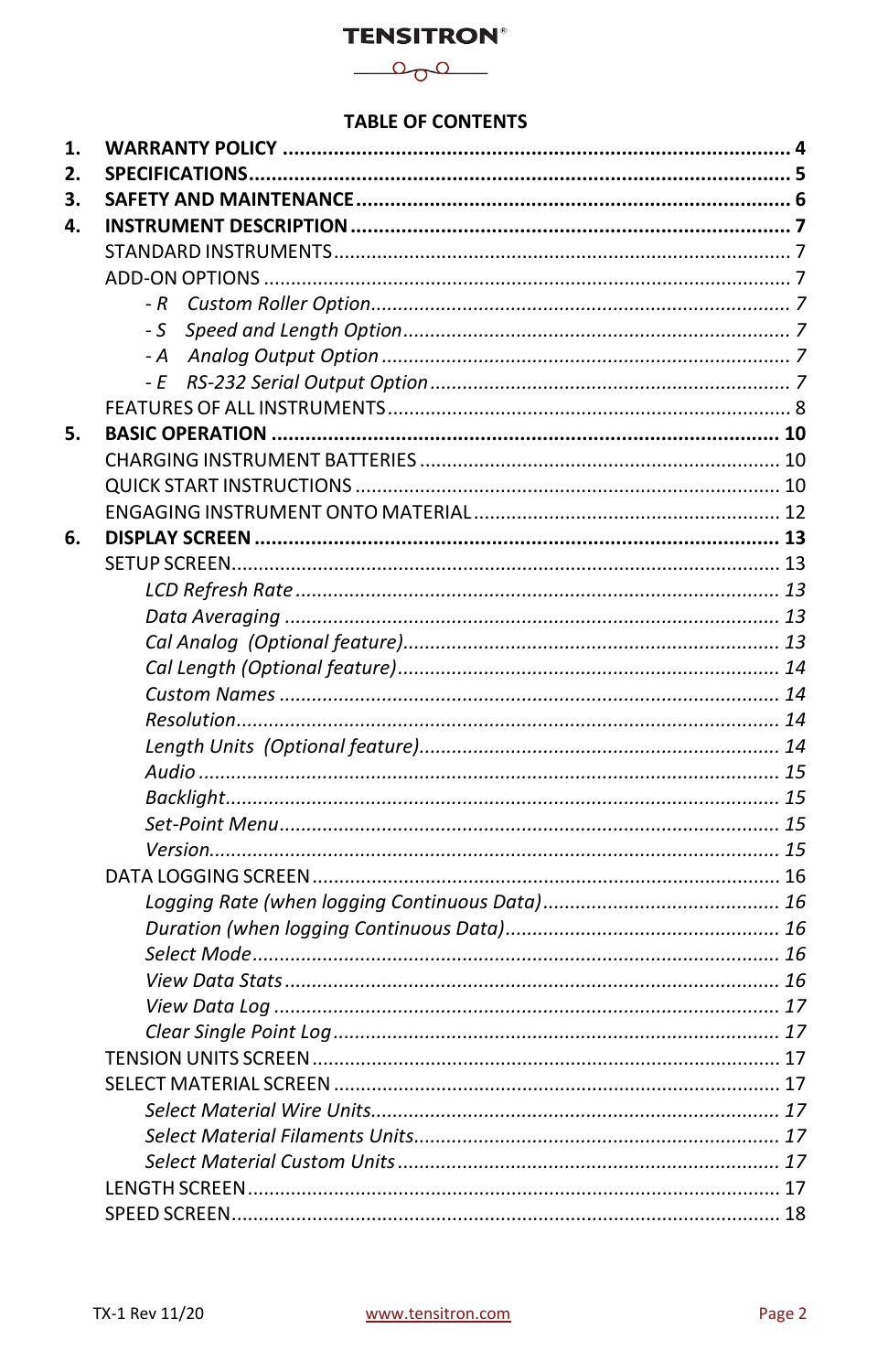$\overline{\phantom{a}}$ 

### **Proprietary Notice**

**This document contains proprietary information which may not be reproduced in whole or in part without the written permission of Tensitron, 733 South Bowen Street, Longmont, CO 80501.**

**Tensitron reserves the right to make instrument changes and improvements, which may not be reflected in this document. Portions of this document may have been updated to include the latest hardware or firmware version, if applicable. We recommend that this document be read in its entirety before any attempt is made to operate the instrument.**

**Please note Tensitron requires this instrument to be returned to Tensitron for recalibration. Annual Calibration is strongly recommended. Please contact us at [service@tensitron.com](mailto:service@tensitron.com)**

### *Thank You . . .*

For purchasing another fine product from Tensitron

If you have any questions or need assistance, please call us at

303-702-1980

or find us online at

**[www.tensitron.com](http://www.tensitron.com/)**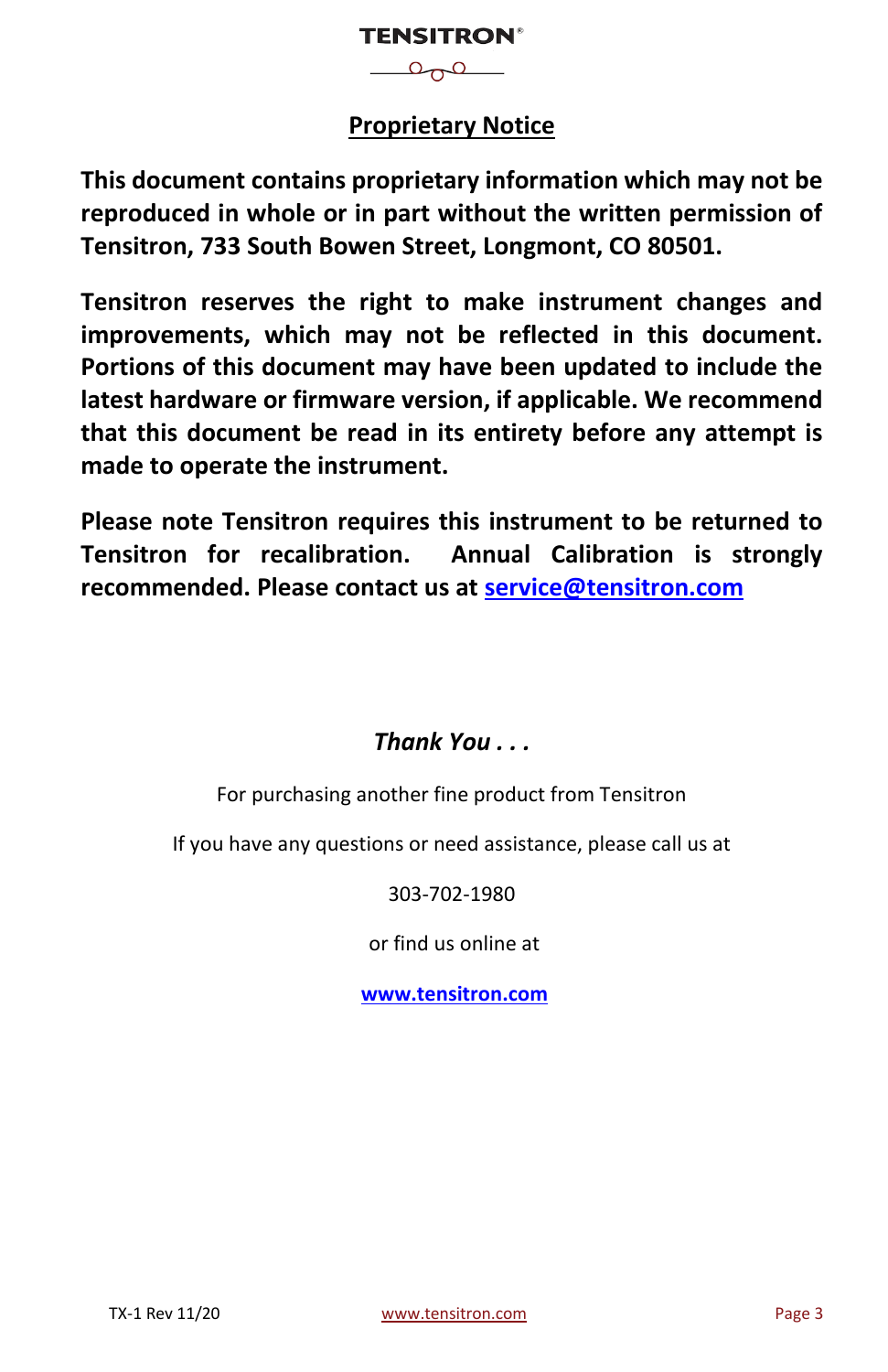$\longrightarrow^{\circ}$ 

<span id="page-3-0"></span>**1. WARRANTY POLICY**

### **1 WARRANTY POLICY**

### **STANDARD EQUIPMENT WARRANTY**

Tensitron warrants that all Tensitron-manufactured equipment will be free of any defect in materials or workmanship for the period of (1) year. Warranty begins from the date of shipment from a Tensitron facility. The warranty is extended to customers and applies to all Tensitron-manufactured equipment purchased, installed, and used for the purpose for which such equipment was originally designed. The above warranties cover only defects arising under normal use and do not include malfunctions or failures resulting from misuse, abuse, neglect, alteration, problems with electrical power, usage not in accordance with product instructions, acts of nature, or improper installation or repairs made by anyone other than Tensitron or a Tensitron-authorized, third-party service provider. Shipping costs to and from Tensitron are not included in the warranty coverage.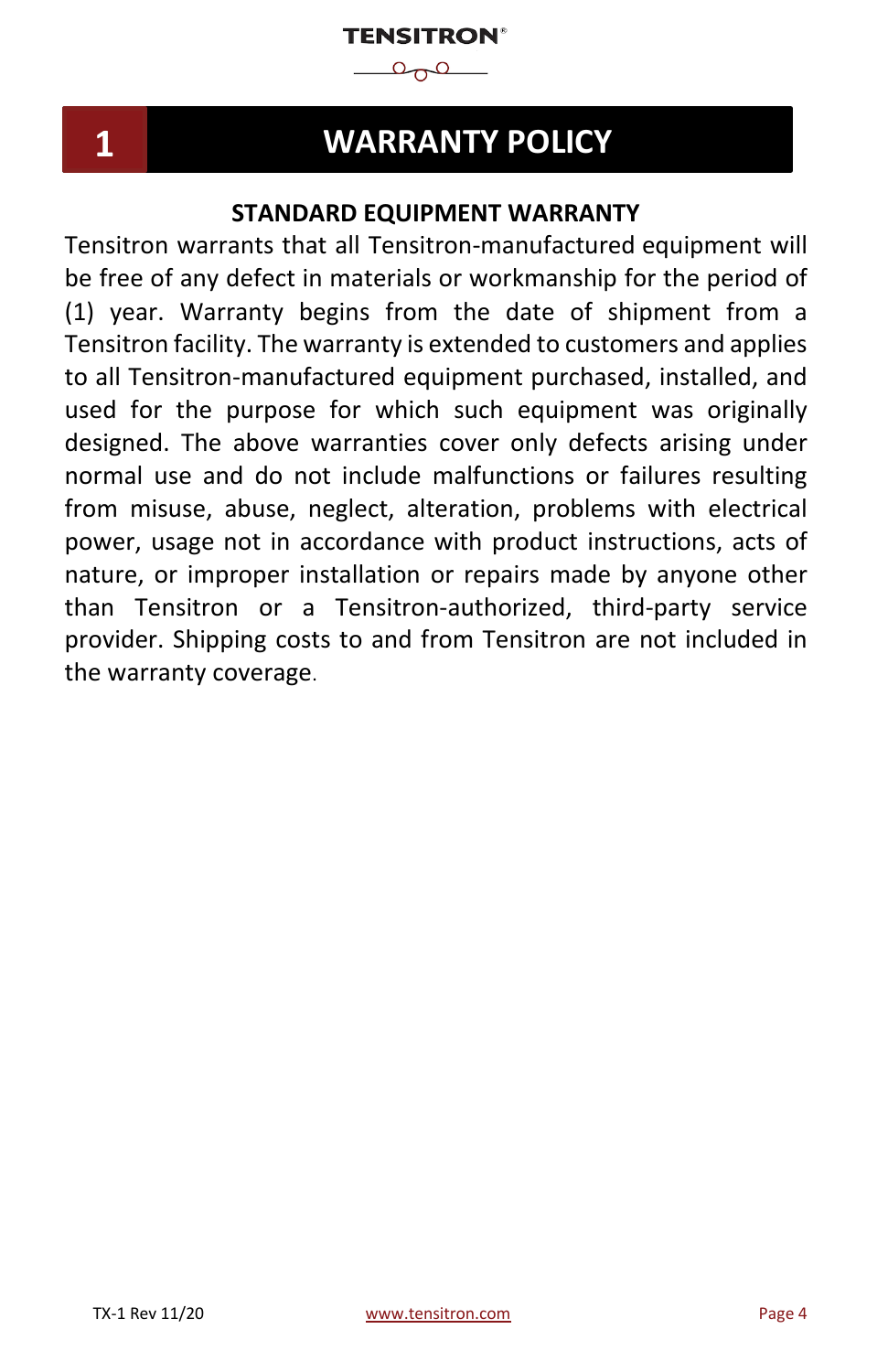

<span id="page-4-0"></span>

### **2 SPECIFICATIONS**



*Figure 1: TX-1 Dimensions*

### **Full-Scale Accuracy**

For all models up through 5000 grams: 1% Accuracy for custom calibrations is material specific.

#### **Power Requirements**

For Instrument Input: 9 VDC...2.2A

For AC Adapter: 100-240V~50-60Hz 0.48A

Power Supply operates with input voltages from 100 –240V and includes several interchangeable adapters allowing use with European, U.S., Australian, British, and other plug configurations.

Battery: Rechargeable NiMH, custom proprietary design

### **Battery Life**

Approximately 8 hours depending on backlighting intensity

### **Operating Temperature**

Recommended operating temperature range for TX-1 meters is 20 to 65 C (-4 to 149 F). Recommended charging temperature range for TX-1 meters is

0 to 45 C (32 to 113 F).

### **Storage Temperature**

20º F to 158º F (instrument and charger)

### **Ambient Humidity**

10% to 90% non-condensing

### **Dimensions**

| All models without cylindrical rollers: | $2.31''$ x $3.17''$ x $7.10''$        |
|-----------------------------------------|---------------------------------------|
| All models with cylindrical rollers:    | 2.31" x 3.70" x 7.10" (See Figure 1.) |

### **Weight**

.75 lb. (depending on instrument configuration)

#### **Environment:**

Indoor or outdoor use, dust-free environment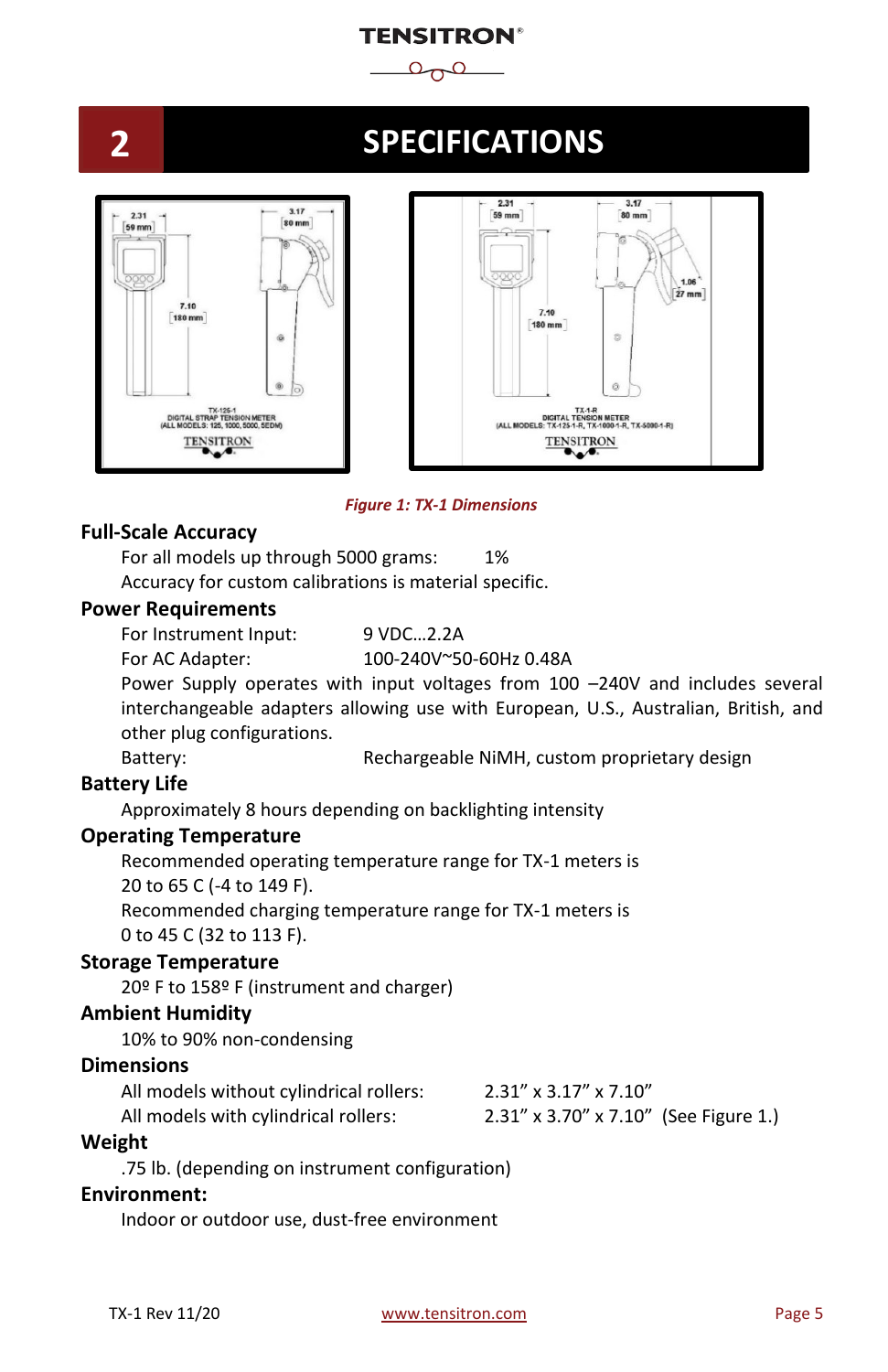### **TENSITRON®**  $\circ$



### <span id="page-5-0"></span>**3. SAFETY AND MAINTENANCE 3 SAFETY AND MAINTENANCE**

**WARNING:** When using cordless, electronic instruments, always follow basic safety precautions to reduce the risk of fire, electric shock, and personal injury



**USE ONLY A TENSITRON POWER SUPPLY TO AVOID DAMAGE TO INSTRUMENT.**



**READ AND SAVE ALL INSTRUCTIONS.** Before use, ensure all users read and understand this manual, as well as labels packaged with or attached to the instrument.

- o Know your instrument. Read this manual carefully to learn your tension meter's applications and limitations, as well as potential hazards associated with this type of instrument.
- o Avoid dangerous environments. Do not use your instrument in explosive atmospheres (gaseous fumes, dust, or flammable materials). Do not submerge your instrument in liquids.
- $\circ$  Use the right tool or instrument. Do not use this instrument to do a job for which it is not recommended.
- o Check for damaged parts. Inspect instrument before use. Check for any binding of moving parts, improper mountings, broken parts, and any other condition that may affect operation. Do not use a damaged instrument. Tag damaged instrument "DO NOT USE" until repaired. For repair, send instruments directly to Tensitron.
- o Guard against electric shock.
- o Maintain instrument carefully. Keep handles dry, clean, and free from oil and grease. Do not lubricate. All roller bearings are sealed.
- o Do not use instrument if it has received a sharp blow, been dropped, or damaged in any way. Do not disassemble. Incorrect reassembly may result in damage to the instrument and risk of electric shock and fire. Return damaged instruments to Tensitron for repair.
- o WARNING: Only use battery pack assemblies provided by Tensitron with your meter. Other types of batteries might explode, causing personal injury and damage. Unplug charger when not in use.
- o Tensitron recommends calibration by the manufacturer at one-year intervals or sooner if the meter is worn, damaged, or reading incorrectly. However, it is the user's responsibility to establish a suitable calibration interval, considering the user's accuracy requirements, requirements set by contract or regulation, and environmental factors such as frequency and conditions of the meter's use.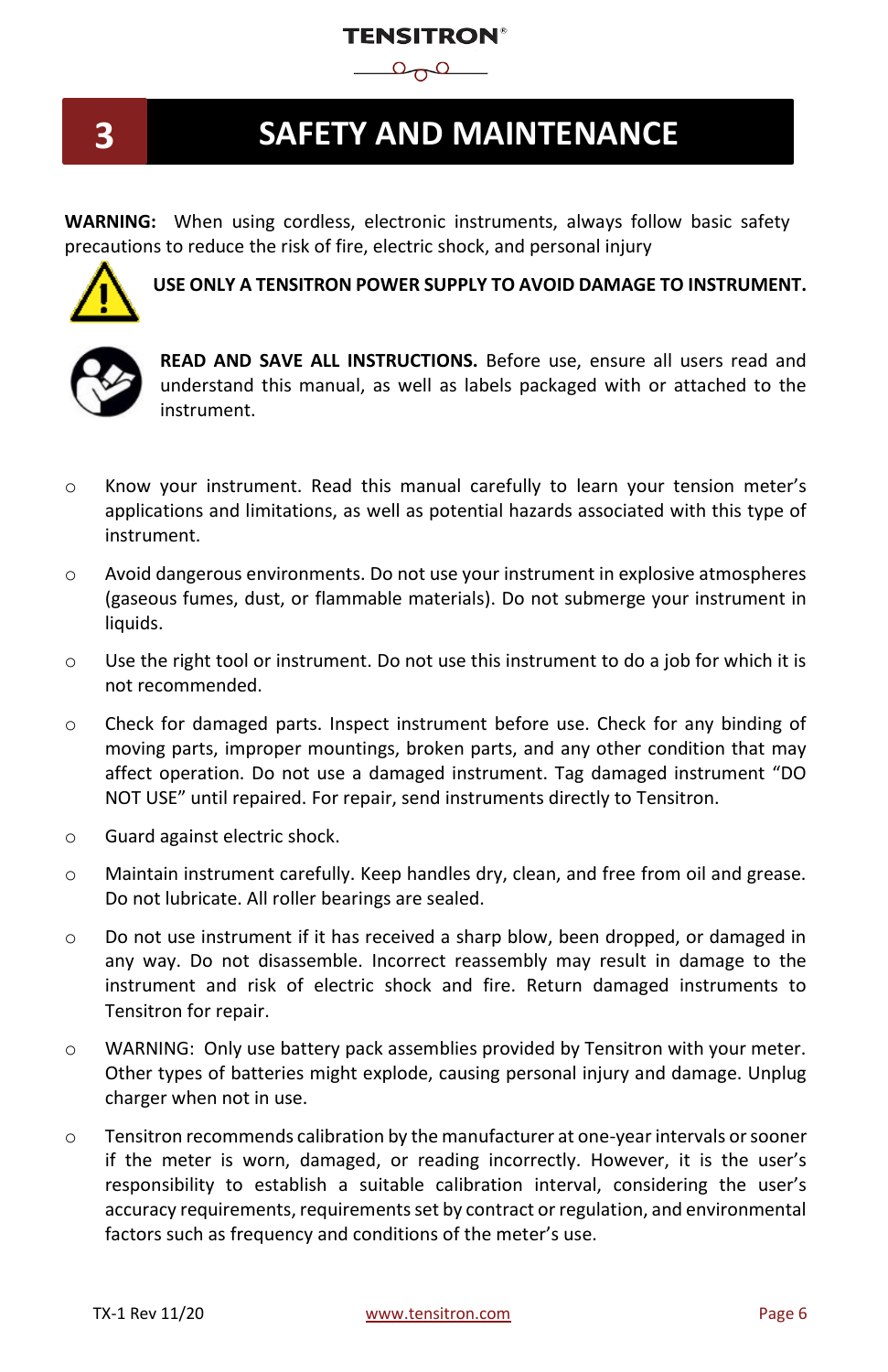

### <span id="page-6-0"></span>**4. INSTRUMENT DESCRIPTION 4 INSTRUMENT DESCRIPTION**

### <span id="page-6-1"></span>**STANDARD INSTRUMENTS**

| Model     | <b>Material Selection</b><br>(Wire / Filaments)       | <b>Resolution</b><br>(grams) | Range<br>(grams) |
|-----------|-------------------------------------------------------|------------------------------|------------------|
| TX 125-1  | 37 to 54 AWG or finer /<br>.0002" to .0044" Filaments | 0.1                          | $0 - 125$        |
| TX-1000-1 | 32 - 40 AWG or finer /<br>.002" to .008" Filaments    | 1                            | 10-1000          |
| TX-5000-1 | 28 – 40 AWG or finer /<br>.02" to .120" Filaments     | 5                            | 50-5000          |
| TX-5EDM-1 | EDM Wires (.10, .15, .20, .25, &<br>.30mm)            | 5                            | 50-5000          |

### <span id="page-6-2"></span>**ADD-ON OPTIONS**

*Instruments can be configured with any of the options below. Meters can be equipped with either –A or –E, but not both.*

### <span id="page-6-3"></span>**- R Custom Roller Option**

Choose from numerous sizes of cylindrical, flanged, or U-shaped rollers.

### <span id="page-6-4"></span>**- S Speed and Length Option**

Indicate real-time speed in FPM or MPM. Maximum measurable speed is 9,999 FPM or 9,999 meters per minute. (Note: Line speeds exceeding 2,000 FPM are generally unsafe for hand-held applications.) Read length measured up to 9,999 meters.

### <span id="page-6-5"></span>**- A Analog Output Option**

For both speed and tension values. 0-5 VDC of 4-20mA with software definable ending sequences. Data output at 40 Hz. Provided with 10' cable to interface with your receiving device.

### <span id="page-6-6"></span>**- E RS-232 Serial Output Option**

Select data sampling rate from 1, 2, or 5 Hz. Provided with 10' cable to interface with your receiving device.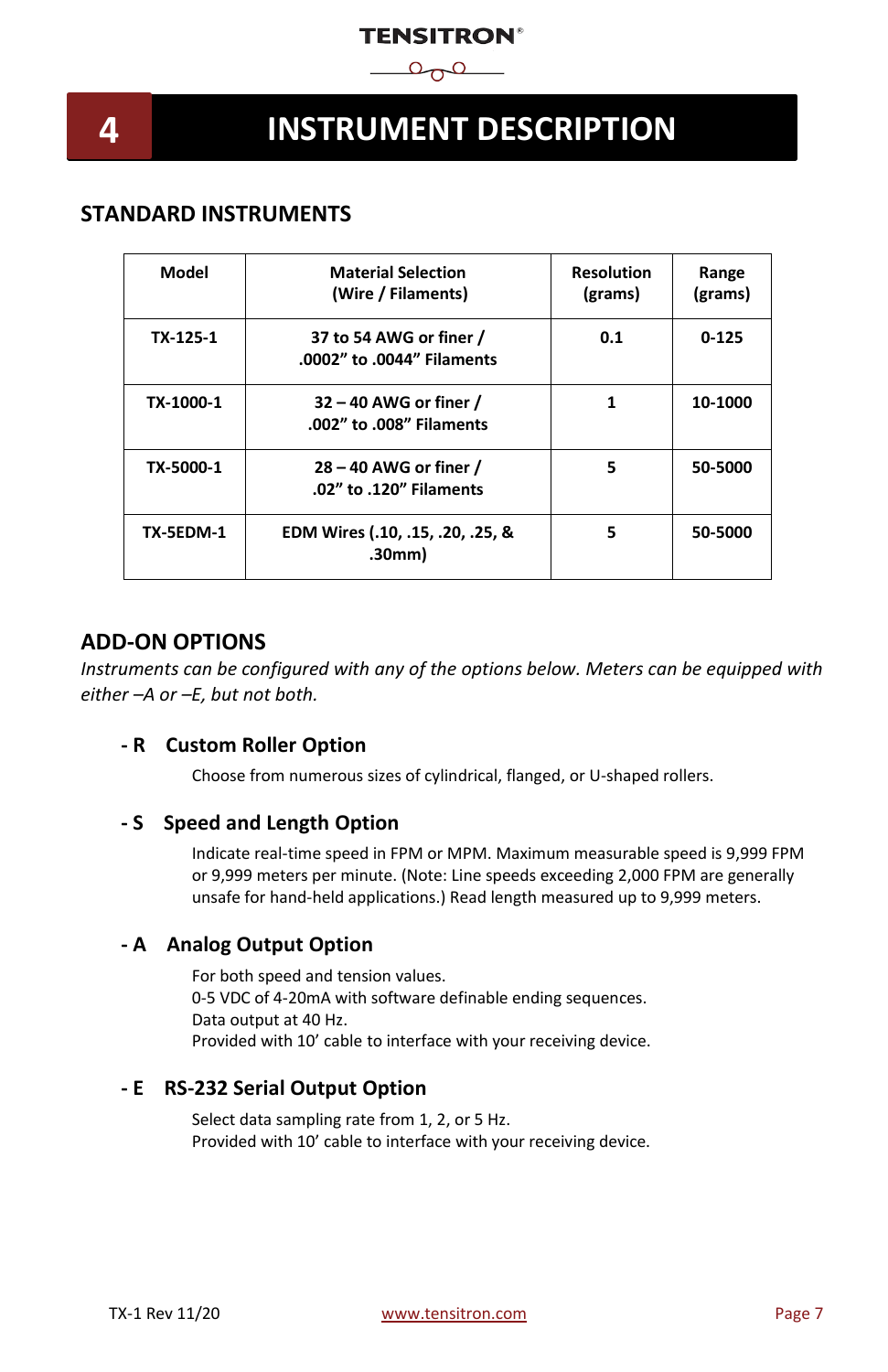

### <span id="page-7-0"></span>**FEATURES OF ALL INSTRUMENTS**

- o Large, easy-to-read, color display with adjustable backlighting.
- $\circ$  Display shows tension, material selected, minimum and maximum tension values, and a dynamic color bar graph that indicates changing tensions and battery charge levels.
- $\circ$  Select tension values to display in grams, lbs, Newtons, or cN (cN only available on TX-125-1-series instruments).
- o Instrument includes calibrations for numerous wires and filaments.
- o Extremely accurate custom calibration using up to a 10-point linear calibration procedure.
- o All calibrations are password protected.
- o Choose your calibration by first highlighting and selecting the material (Wire, Filaments, or Custom). Next, define material size using choices such as AWG, inches, or mm and push "Enter." The instrument automatically adjusts to the calibration you've selected with a full-scale accuracy of +/- 1%. Note: Full-scale accuracy for custom calibrations is material-specific.
- o Adjustable LCD refresh rates allowing for stable, digital readouts.
- o Automatic shutoff after several minutes of non-use.
- $\circ$  Instruments may be operated continuously while connected to power supply.
- o Data Logging: Select either Continuous or Single Point data logging mode and record tension or (optional) speed values to the instrument memory.
- $\circ$  Data Averaging: Stabilizes your displayed tension readings. This feature calculates and displays a rolling average of the readings taken over a user-defined time period. Options are: 1, 2, 5, or 10 seconds. (Only the readings taken in the most recent period will be averaged and displayed.)
- o Data Statistics: Monitor your process by viewing count, average, minimum/maximum, and standard deviation values of your logged data.
- o Set-Point feature: allows user to specify high and low tension points, which are then shown on the main display as an active, color-changing bar graph.
- $\circ$  Rechargeable NiMH batteries with power supply provided. Approximately 12 hours of continuous use depending on backlighting intensity.
- $\circ$  Power supply operates with input voltages from 100 240V and includes several interchangeable adapters allowing use with European, Australian, US, British, and other plug configurations.
- o Optional features, including Custom Rollers, Speed and Length monitoring, Analog Output or Serial Output.
- o Optional magnetic or rigid Mounting Bracket.
- o All models typically available from stock.
- o Numerous application-specific models available.
- o Durable, lightweight carrying case with protective foam inserts. (See Figure 2.)
- o All instruments are factory-calibrated and ready to use. Calibration certificate is included. All calibration values are traceable to National Standards.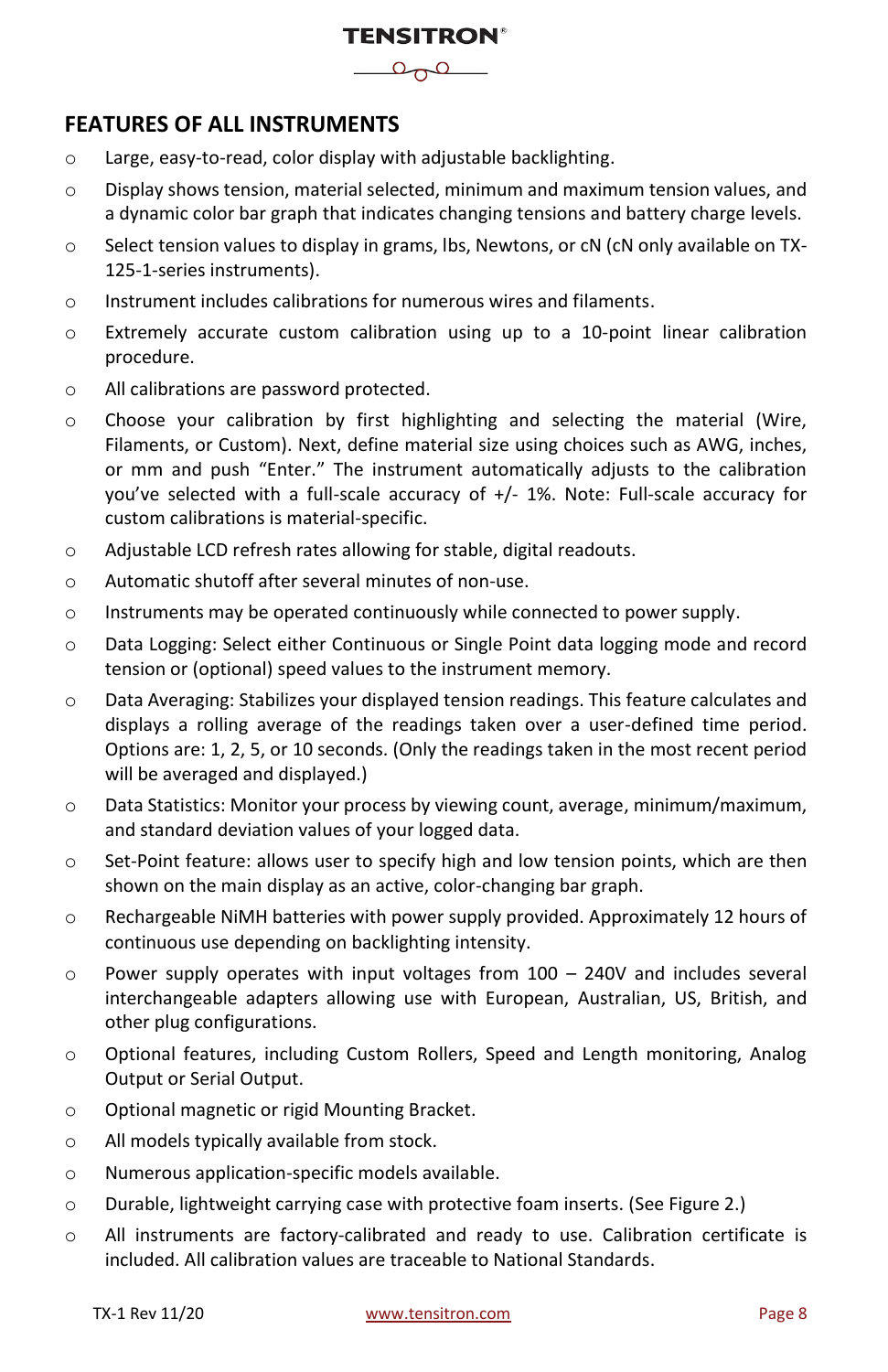



*Figure 2: Carrying case with instrument, calibration certificate, power supply (charger), adapters and operating instructions.*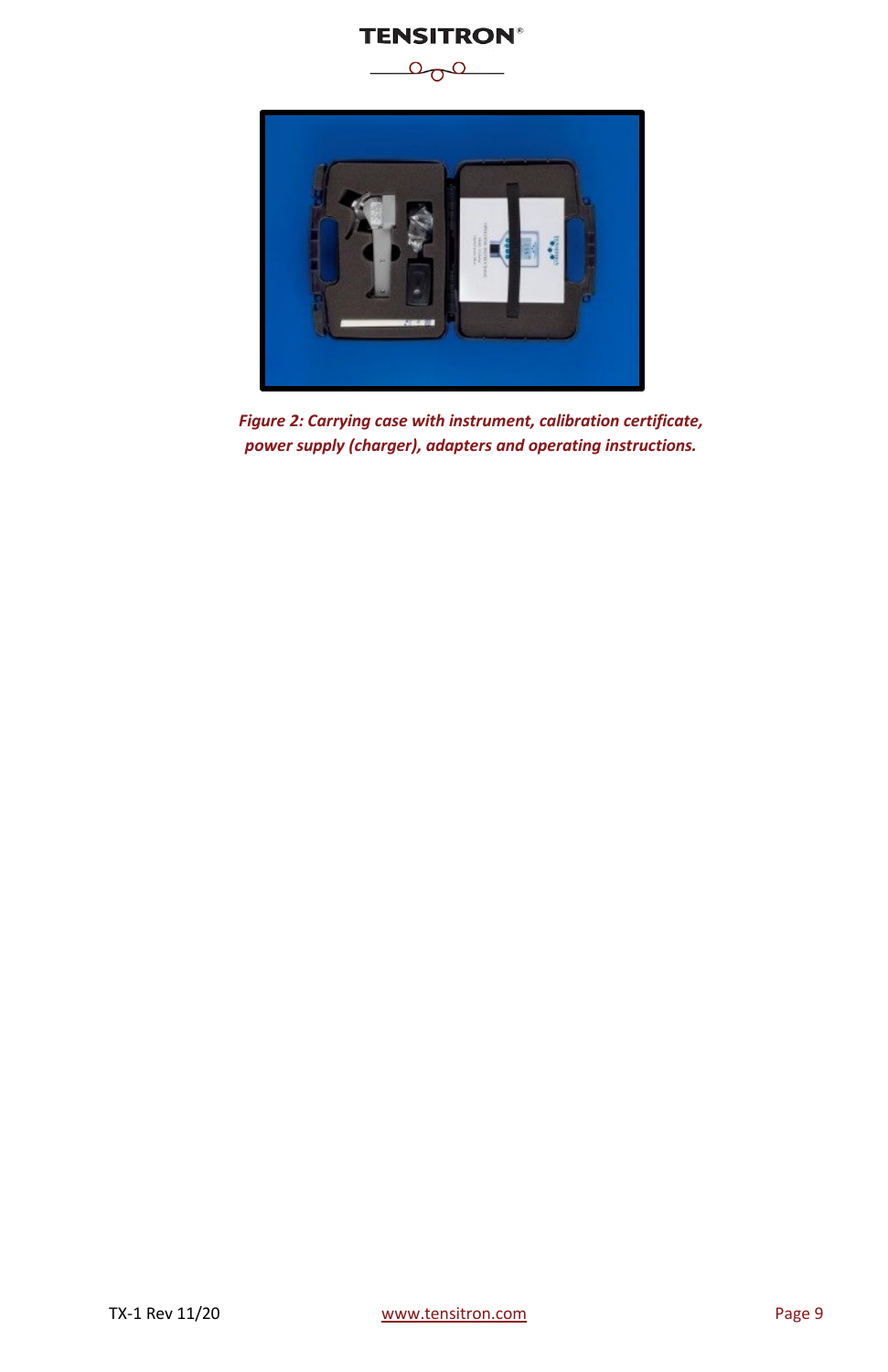

## <span id="page-9-0"></span>**5. BASIC OPERATION**

### 5 **BASIC OPERATION**

### <span id="page-9-1"></span>**CHARGING INSTRUMENT BATTERIES**

- 1.  $\Delta$  Use only a Tensitron power supply to avoid damage to instrument. Connect power supply cable to instrument.
- 2. Plug the power supply into a power source with input voltages between  $100 240$ VAC.
- 3. A full charge of the battery assembly requires several hours of charging.
- 4. Battery pack assembly cannot be overcharged.
- 5. Instrument will remain on while connected to its power supply.
- 6. Battery charge level is indicated in upper right-hand corner of display.

### <span id="page-9-2"></span>**QUICK START INSTRUCTIONS**

- 1. Power unit on by pressing ON button. Main display will indicate Tension, Material, five stored tension readings and their average, and other information. (See Figure 3.)
- 2. Select a screen:
	- a. Move between screens by using the up ( $\uparrow$ ) and down ( $\downarrow$ ) buttons.
	- b. Make or enter a selection by pressing the Enter/Zero button.
	- c. Exit a setting by pressing the Escape (ESC) button.



*Figure 3: Instrument Operation Panel and Display*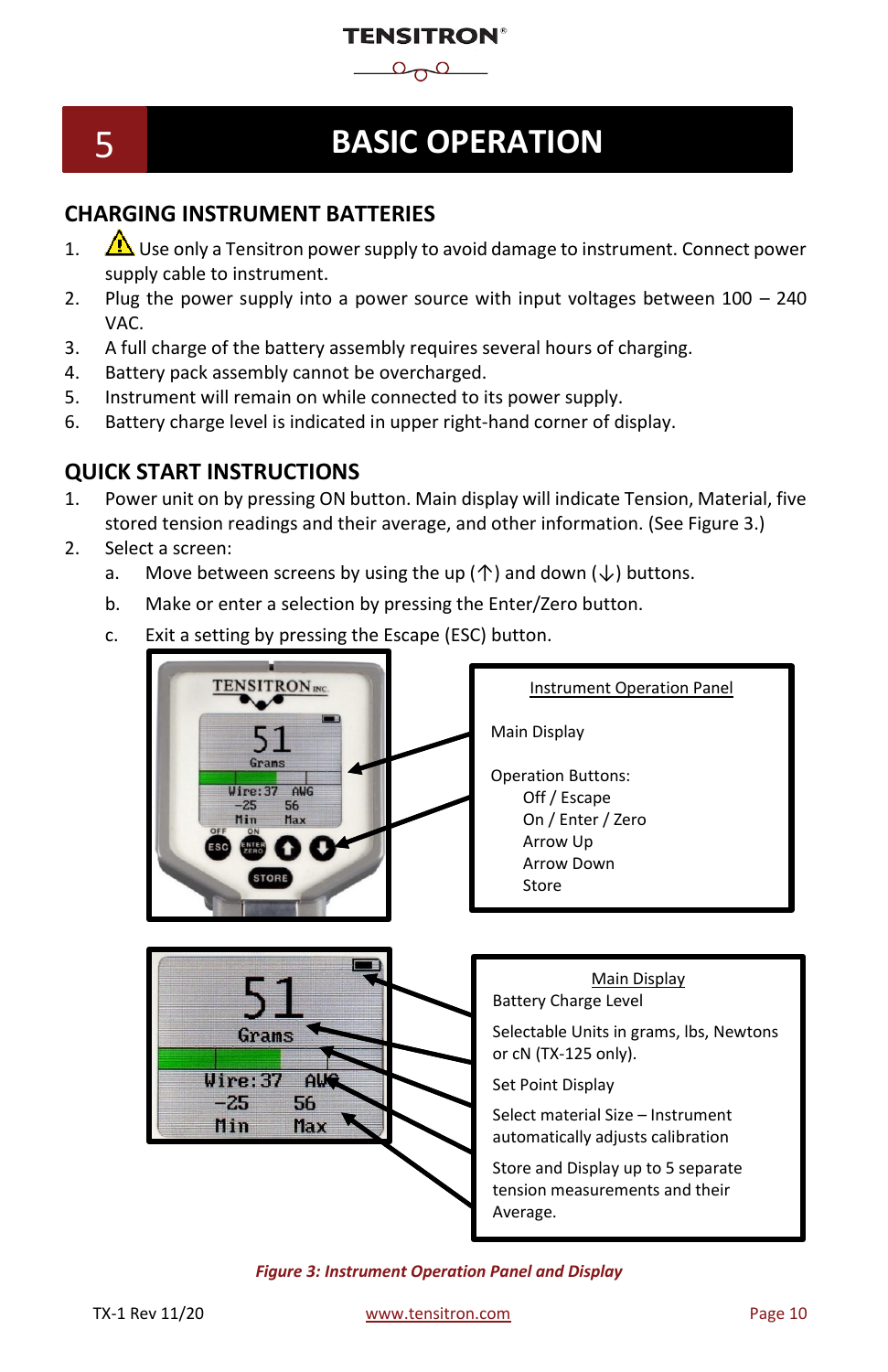- 3. Log Data:
	- a. Press the STORE button to store tension readings along with the Minimum and Maximum of these values.

**TENSITRON®**  $\rho_{\eta}$ 

- b. Clear the data displayed on the Main Screen by pressing and holding the STORE button or power the instrument off.
- c. For additional information on logging and viewing data, refer to Sec 6 Display Screens - Data Logging.
- 4. Read Tension: Variations in materials affect tension readings. It is essential to select the correct material and size before use, or tension values may be incorrect.
- 5. Select Tension Units:
	- a. Using the up or down arrows, scroll to TENSION UNITS, then press ENTER.
	- b. Next, select from Grams, Newtons, or LBS, and then press ENTER.
- 6. Select material:
	- a. Using the up or down arrows, scroll to SELECT MATERIAL, then press ENTER.
	- b. Next, select your material from Wire, Filaments, or Custom and press ENTER. Next, select your material size (diameter) in AWG (for wires), Inches, mm, or description for Custom entries, and then ENTER your selection. (See Figure 4.)
	- c. If your specific material is not listed, add it to the menu by following the calibration instructions included at the end of these instructions. Or, send a 15' sample of your material and the instrument to Tensitron and ask to have it added to the menu.



#### *Figure 4: Select Material Screen*

7. Zero Instrument: Hold the instrument in the attitude your reading will be taken before you engage it to the tensioned material. Then, press ZERO.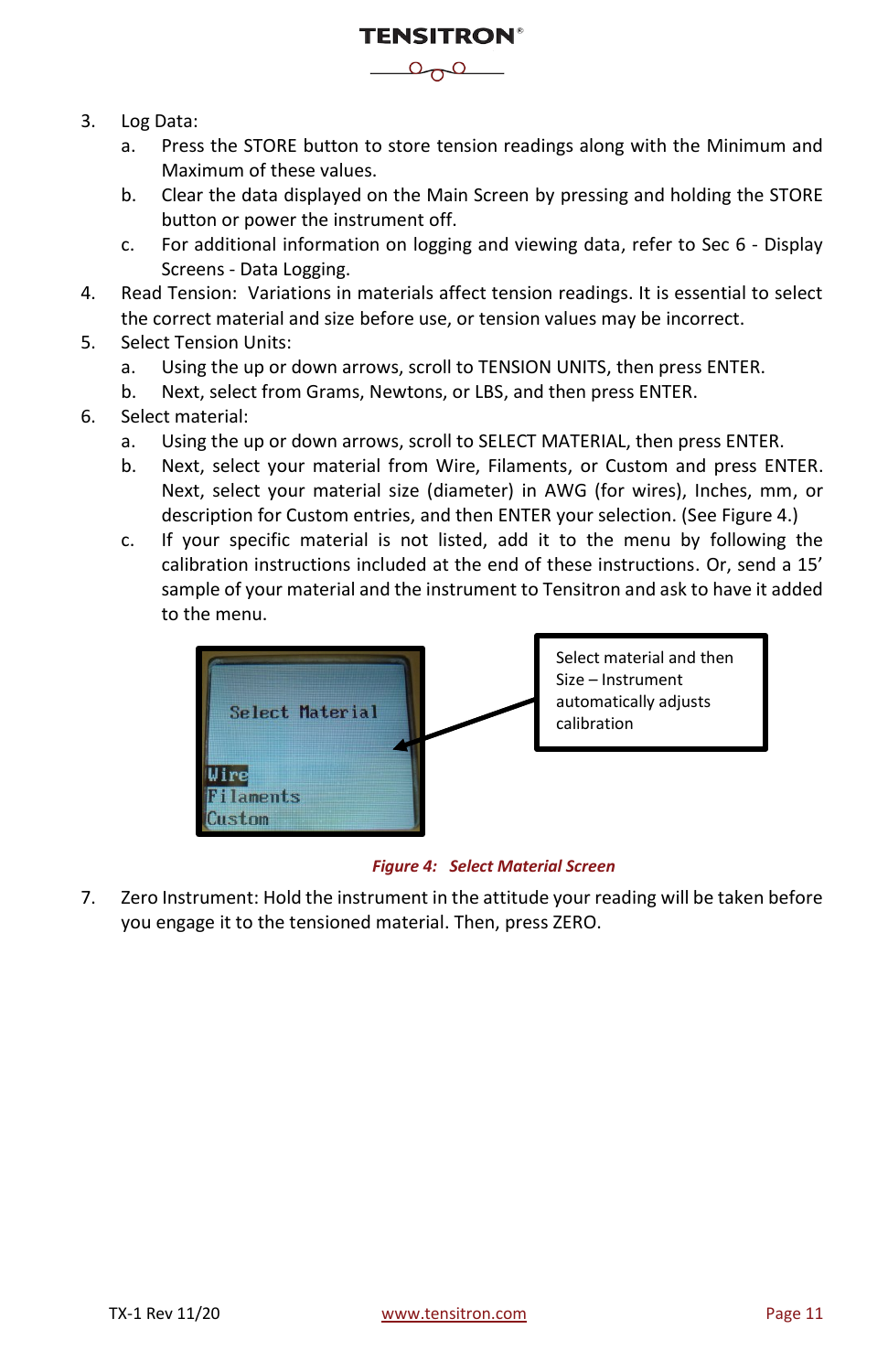$\overline{\phantom{a}}$ 

### <span id="page-11-0"></span>**ENGAGING INSTRUMENT ONTO MATERIAL**

WARNING: DO NOT EXCEED THE MAXIMUM TENSION RANGE OF THE INSTRUMENT, OR DAMAGE WILL OCCUR.

- Engage the Instrument onto the tensioned material by separating the rollers (squeeze the trigger assembly) and inserting your material between the fixed roller and the two rollers on the trigger assembly. (See Figure 5.)
- Once the material is in line with the three rollers, slowly release the trigger until it makes a full stop. Note tension reading (See Figure 6.)



Trigger and Guide Plate

Note the routing of the material. Pull Trigger and engage instrument onto material

*Figure 5: Instrument ready to engage*



Note the routing of the Material.

Once material is properly routed, gently release the Trigger until it stops into the engaged position.

*Figure 6: Instrument engaged onto material*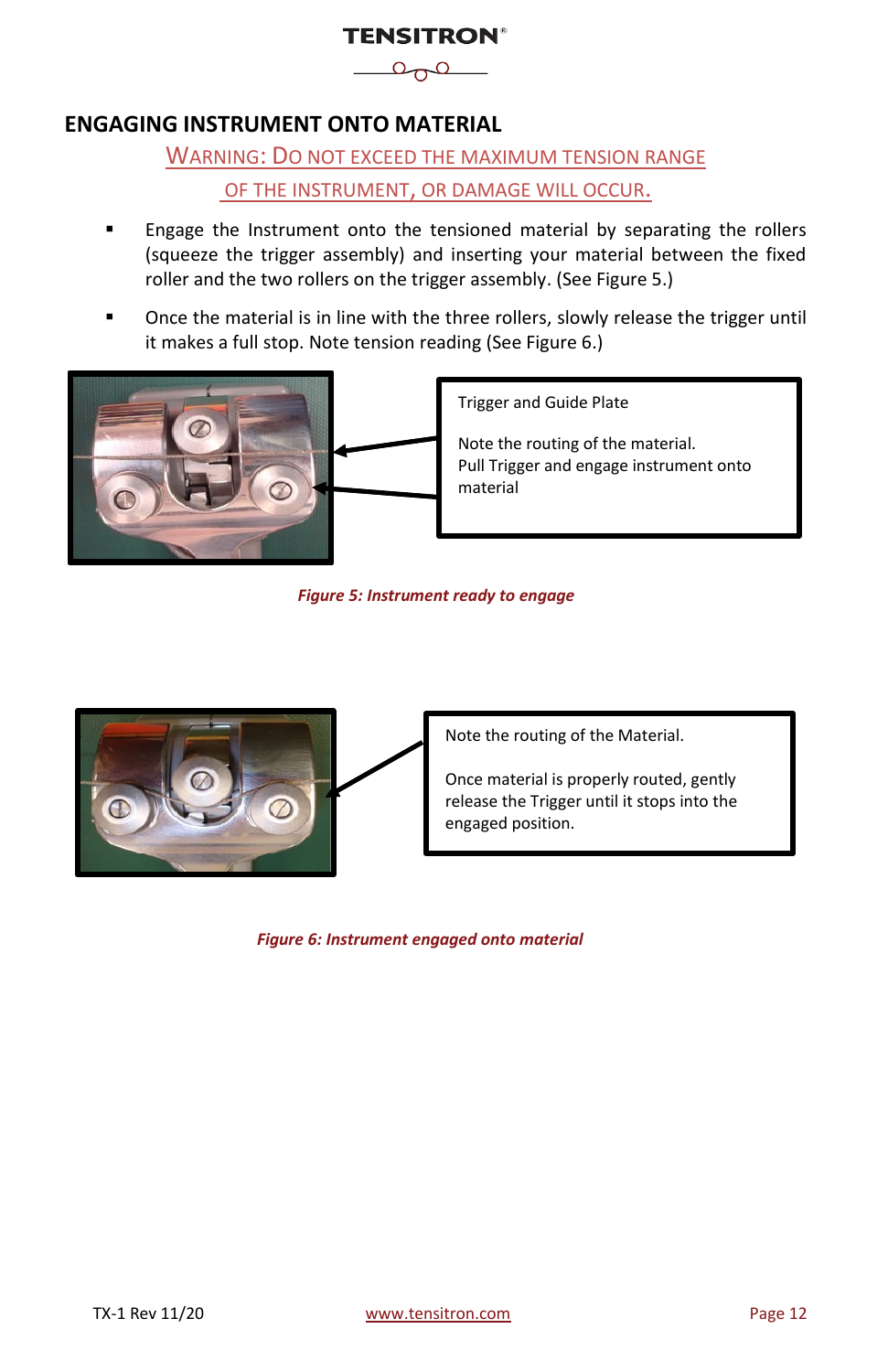$\Omega_{\Omega}$ 

### <span id="page-12-0"></span>**6 DISPLAY SCREEN**

### <span id="page-12-2"></span><span id="page-12-1"></span>**SETUP SCREEN**

### **LCD Refresh Rate**

To either speed up or slow down the instrument's LCD refresh rates:

- Scroll to SETUP and press ENTER.
- Scroll to LCD REFRESH RATE and press ENTER.
- Enter your preference: 1, 2, or 5 Hz, and press ENTER. Note: This feature is unrelated to Data Averaging.

### <span id="page-12-3"></span>**Data Averaging**

Use this feature to adjust the stability of your displayed tension readings. It allows users to select the duration the meter takes tension readings over before averaging all of the readings and posting that average to the display. The meter takes ~300 readings per second, so if a 1 second duration is selected, the meter will average all 300 readings before posting the average of those readings to the display. Likewise, if a 10-second duration is selected, the meter will average all 3000 readings before posting the average of those 3000 readings to the display. Options are: 1, 2, 5 and 10 seconds. This is a rolling average, meaning that only the readings taken in the last 1, 2, 5, or 10 seconds (your choice) will be averaged and displayed.

Note: This feature is primarily used in processes where the material to be checked is constantly moving, such as coil winding and textiles.

### <span id="page-12-4"></span>**Cal Analog (Optional feature)**

Use this feature to calibrate the Analog Out option by hanging the weight specified on the screen then entering that numeric value on your Signal Conditioner (follow the instructions with your signal conditioner)

- Scroll to SETUP and press ENTER.
- Scroll to CAL ANALOG and press ENTER.
- Using the up and down arrows, adjust the display to indicate the value at which the instrument should output maximum Voltage or current.
- Then press ENTER.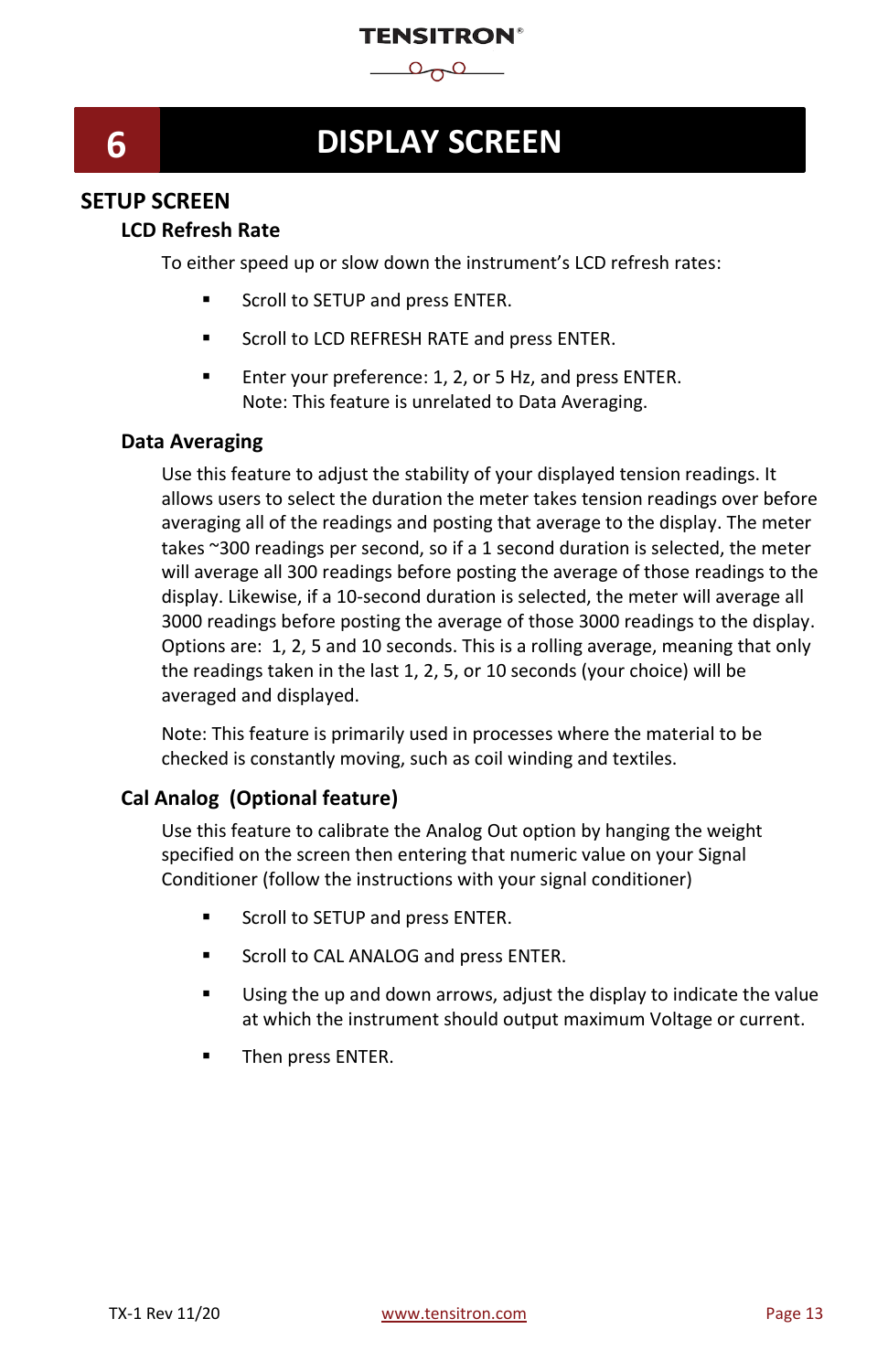

### <span id="page-13-0"></span>**Cal Length (Optional feature)**

Use this feature to calibrate the Length measurement option of your instrument.

- **■** Scroll to SETUP and press ENTER.
- **EXECTED SCROLL OF SCROOT ALL ENGTH and press ENTER.**
- Next, using a precise 20-foot length of your material (20.0'), thread one end through the instrument's three rollers and slowly pull exactly 20.0' through the instrument. NOTE: The material must be under tension to make good contact with the rollers on the instrument.
- **■** Then press ENTER.

#### <span id="page-13-1"></span>**Custom Names**

Custom calibrations, listed as Custom  $0 - 9$ , can be renamed, so your material appears as a selection on the Main Display. To rename a Custom Calibration:

- Scroll to SETUP and press ENTER.
- Scroll to CUSTOM NAMES and press ENTER.
- Scroll to the description to rename and press ENTER.
- Input your custom name by using the up and down arrows to select each number, letter, or character, followed each time by ENTER.
- Continue pressing ENTER until all spaces in the description have values, including blank spaces.
- Once your new name has been entered, you will automatically be returned to the SETUP screen.

### <span id="page-13-2"></span>**Resolution**

To either increase or decrease the Resolution of the tension readings:

- Scroll to SETUP and press ENTER.
- Scroll to RESOLUTION and press ENTER.
- Select your preference: 5 or 10 Grams for the Model TX-5000 series, 1 or 5 Grams for the TX-1000 series, or 0.1 to 0.5 Grams for the TX-125 series. Then press ENTER.

### <span id="page-13-3"></span>**Length Units (Optional feature)**

Use this feature to select the unit for measuring length.

- Scroll to SETUP and press ENTER.
- Scroll to Length Units and press ENTER.
- Select your preference: Meters or Feet, and press ENTER.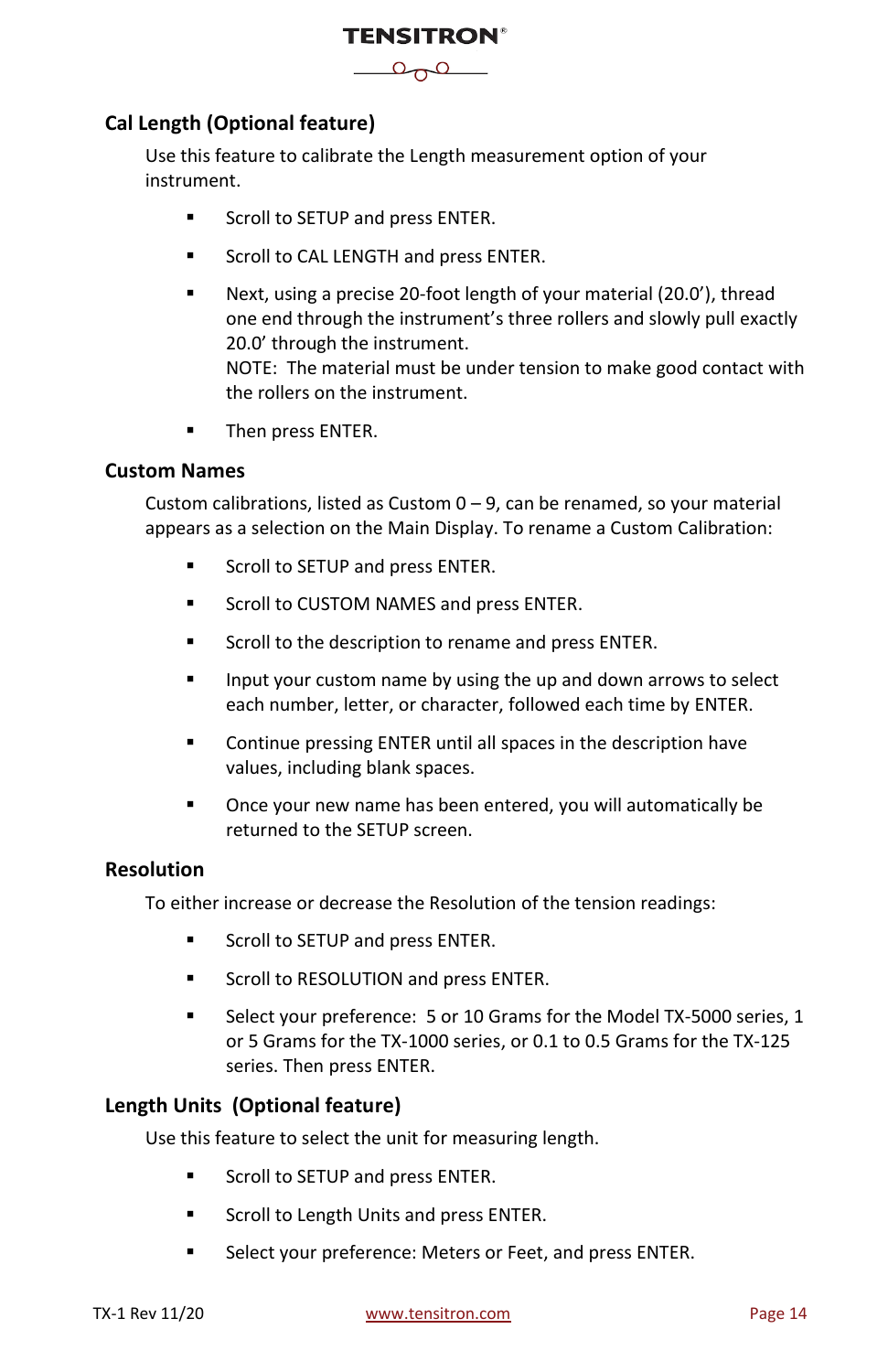

### <span id="page-14-0"></span>**Audio**

To turn the Beep ON or OFF:

- Scroll to SETUP and press ENTER.
- Scroll to AUDIO and press ENTER.
- Select ON or OFF and press ENTER.

### <span id="page-14-1"></span>**Backlight**

To adjust the visual intensity of the LCD screen:

- Scroll to SETUP and press ENTER.
- Scroll to BACKLIGHT and press ENTER
- Select Low, Medium, or Full intensity and press ENTER.

### <span id="page-14-2"></span>**Set-Point Menu**

This feature displays tension as a colored bar on the main display. The colored bar advances as tension increases and retracts as tension decreases. You can define a safe operating tension range. For tension measurements within this range, the bar is green. Below the range, the bar is amber. Above the range, the bar is red. To adjust the Set Point Menu:

- Scroll to SETUP and press ENTER.
- Scroll to SETPOINT MENU and press ENTER.
- Follow and enter the prompts to turn this feature on or off or to edit your high and low values. (See Figure 7.)



#### *Figure 7: Setpoint Setup*

### <span id="page-14-3"></span>**Version**

Press this button to determine the instrument's model and what level of firmware is downloaded to the instrument.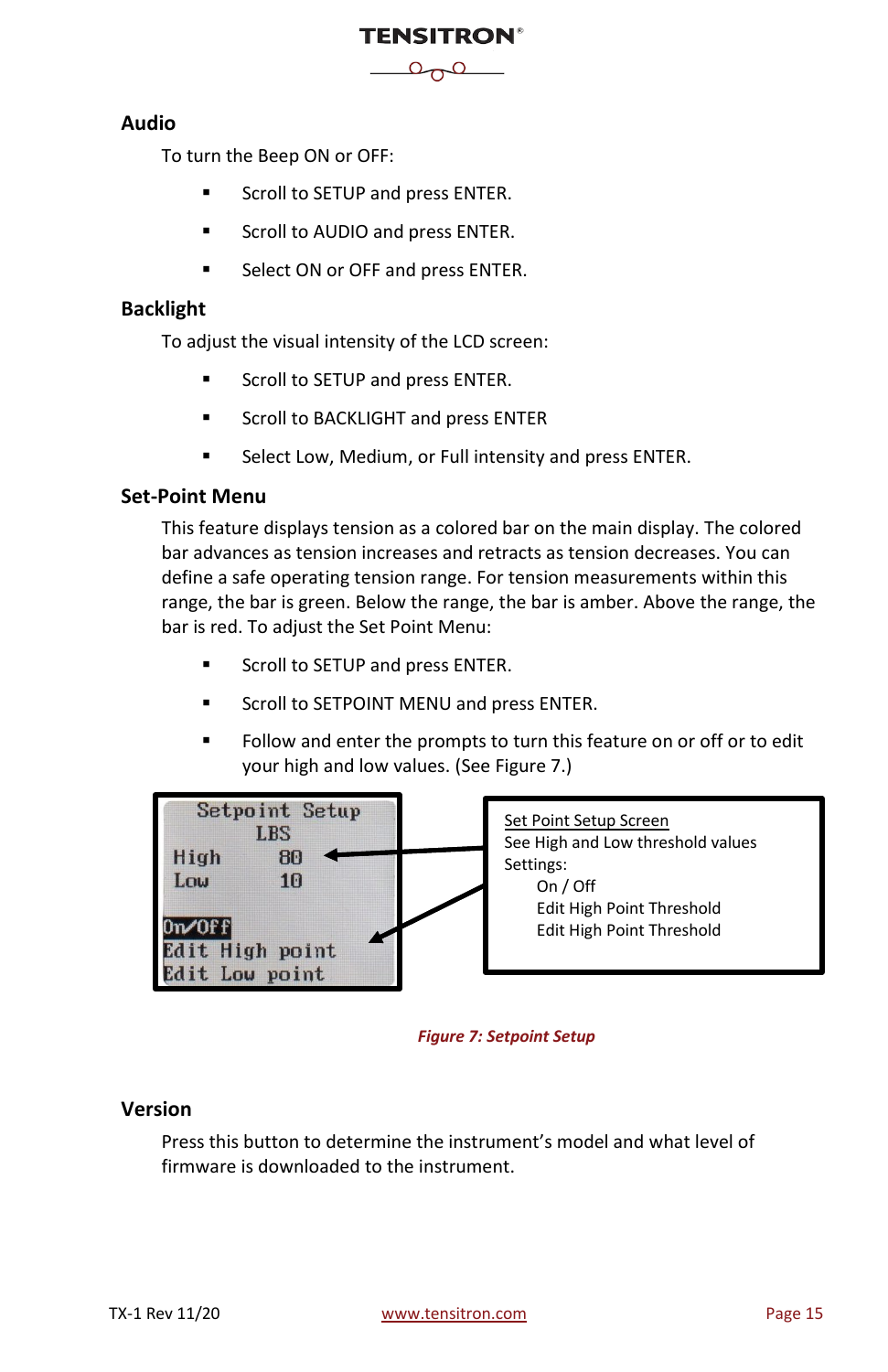

### <span id="page-15-0"></span>**DATA LOGGING SCREEN**

Each time the instrument's STORE button is pressed, a log of that material tension will be stored in memory for later review.

### <span id="page-15-1"></span>**Logging Rate (when logging Continuous Data)**

To adjust the rate at which the tension readings are logged:

- **EXECTED IN SECTION SATE:** Scroll to DATA LOGGING and press ENTER.
- Scroll to LOGGING RATE and press ENTER
- Select 1, 2, or 5 Hz and press ENTER.

### <span id="page-15-2"></span>**Duration (when logging Continuous Data)**

To adjust the duration that tension readings are logged:

- **■** Scroll to DATA LOGGING and press ENTER.
- Scroll to DURATION and press ENTER
- Use the Up and Down arrows to change the Duration that you want data stored and press ENTER. (Minimum: 10 seconds; Maximum: 100 seconds)

### <span id="page-15-3"></span>**Select Mode**

To change the mode that tension readings are logged:

- **EXECTED IN SCROOT IO DATA LOGGING and press ENTER.**
- **■** Scroll to SELECT MODE and press ENTER
- Use the Up and Down arrows to select either CONTINUOUS or SINGLE POINT data collection.

### <span id="page-15-4"></span>**View Data Stats**

This feature allows the operator to view the basic statistics of the logged data (Count, Average, Min/Max, and Standard Deviation). (See Figure 8.)

| Data Statistics |       |  |  |  |
|-----------------|-------|--|--|--|
| Count:          | 12    |  |  |  |
| Avg:            | 293   |  |  |  |
| StdDev:         | ЗO    |  |  |  |
| Max:            | 352.8 |  |  |  |
| Min:            | 231.6 |  |  |  |

### Data Statistics Screen

See the Count, Average, Minimum/Maximum, and Standard Deviation of the logged data.

*Figure 8: Data Statistics Screen*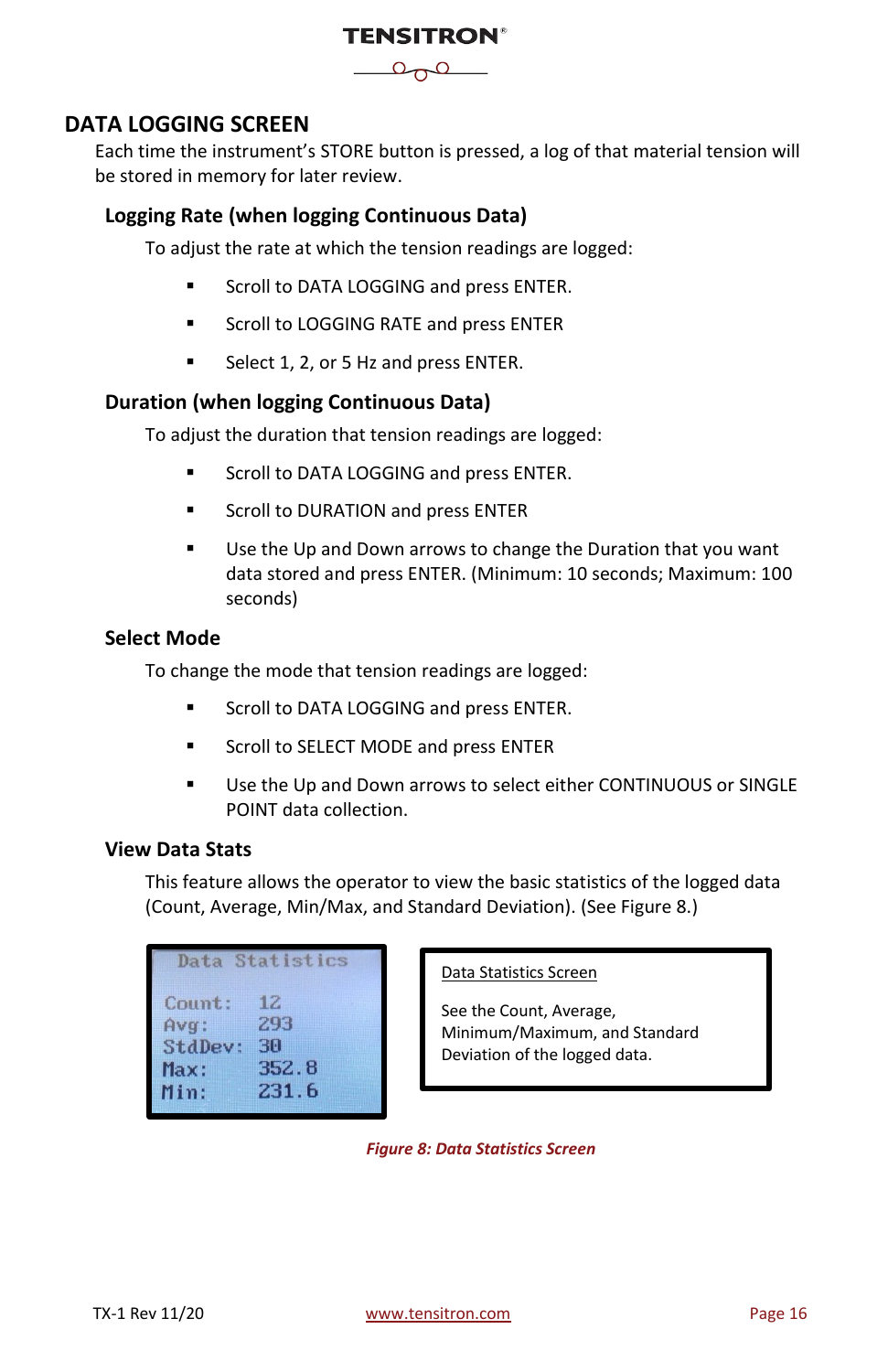### **TENSITRON®**  $\overline{\phantom{a}}$

### <span id="page-16-0"></span>**View Data Log**

When data is logged to the instrument memory, that data and the statistics of that data log (Count, Average, Minimum/Maximum, and Standard Deviation) can be seen under the Data Logging / View Data Stats screen. To view this logged data:

- **■** Scroll to DATA LOGGING and press ENTER.
- Scroll to VIEW DATA LOG and press ENTER.

### <span id="page-16-1"></span>**Clear Single Point Log**

To clear stored data, scroll to CLEAR SINGLE PT LOG, press ENTER, and follow the prompts.

### <span id="page-16-2"></span>**TENSION UNITS SCREEN**

To change the unit of measure in which tension readings are logged:

- Scroll to Tension Units and press ENTER.
- Use the Up and Down arrows to Grams, Newtons, and Pounds (CentiNewtons on TX-125 only) and press ENTER.

### <span id="page-16-3"></span>**SELECT MATERIAL SCREEN**

Press ENTER while this display is shown to show the available options for material types. The options are Wires, Filaments, and Custom. Use the up or down arrow to scroll to the option you want and press ENTER to select it.

### <span id="page-16-4"></span>**Select Material Wire Units**

This feature allows the operator to select the unit for describing diameter of wire to be measured for tension: AWG, Inches, or mm.

### <span id="page-16-5"></span>**Select Material Filaments Units**

This feature allows the operator to select the unit for describing diameter of filaments to be measured for tension: Inches or mm.

#### <span id="page-16-6"></span>**Select Material Custom Units**

This feature allows the operator to select the unit for describing diameter of the custom material to be measured for tension. For Custom, the operator inputs the options for units. Use the up and down arrows to scroll through all the available alpha-numeric symbols and press ENTER to choose that symbol.

### <span id="page-16-7"></span>**LENGTH SCREEN**

SCROLL down to this screen to view the length that has traveled through the meter since enabled (or reset), measuring up to 9,999 meters. The units of measure will be shown in meters or feet. (These units are designated in the Setup screen under Length Units).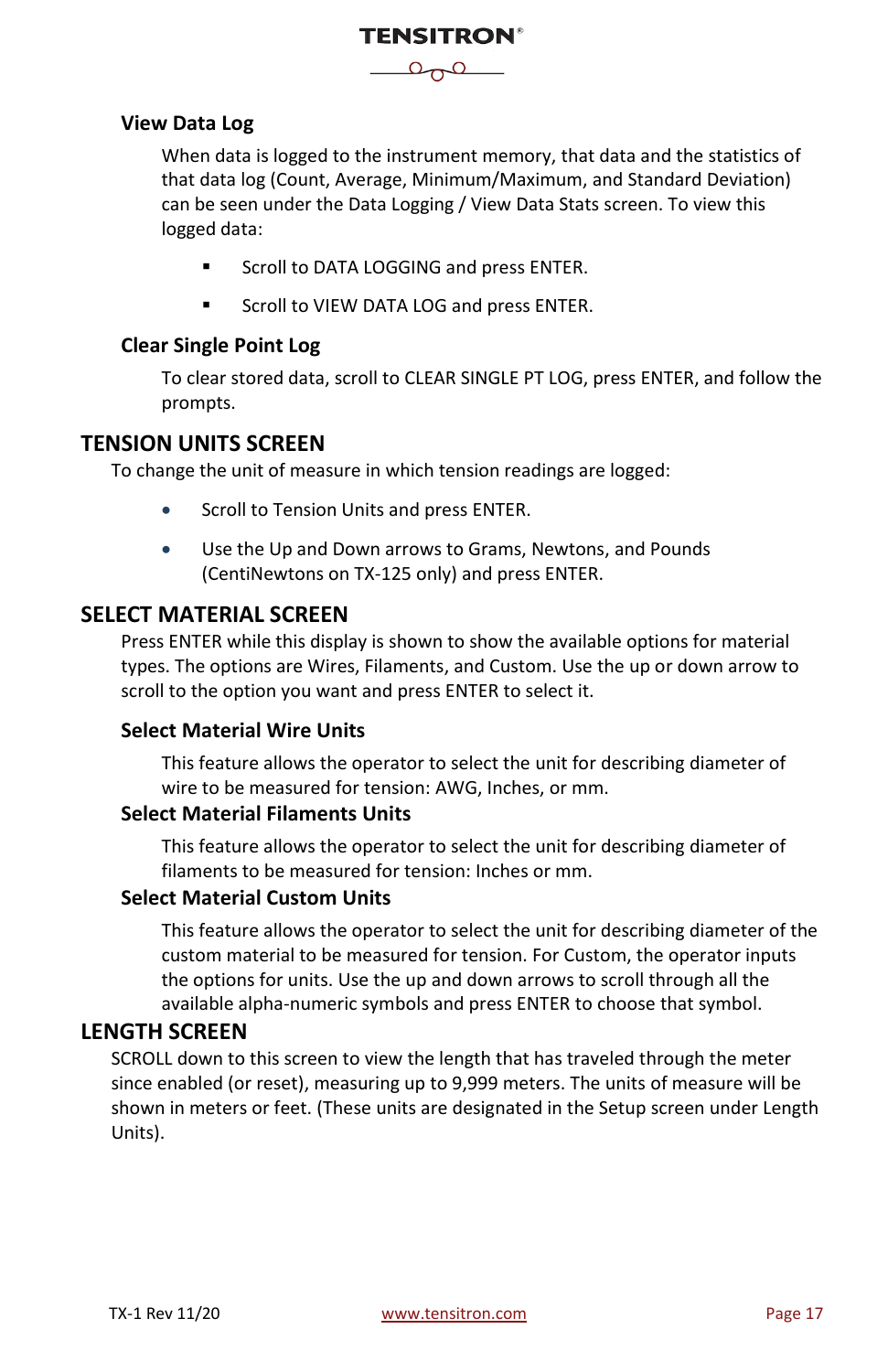

### <span id="page-17-0"></span>**SPEED SCREEN**

Scroll down to this screen to view the speed at which the material is passing through the meter at that instant. The meter will also store the Minimum and Maximum speeds logged. The units of measure will be shown in Meters/Minute or Feet/Minute. (These units are designated in the Setup screen under Length Units). Maximum measurable speed is 9,999 FPM or 9,999 meters per minute. Note: line speeds exceeding 2,000 FPM are generally unsafe for hand-held applications.